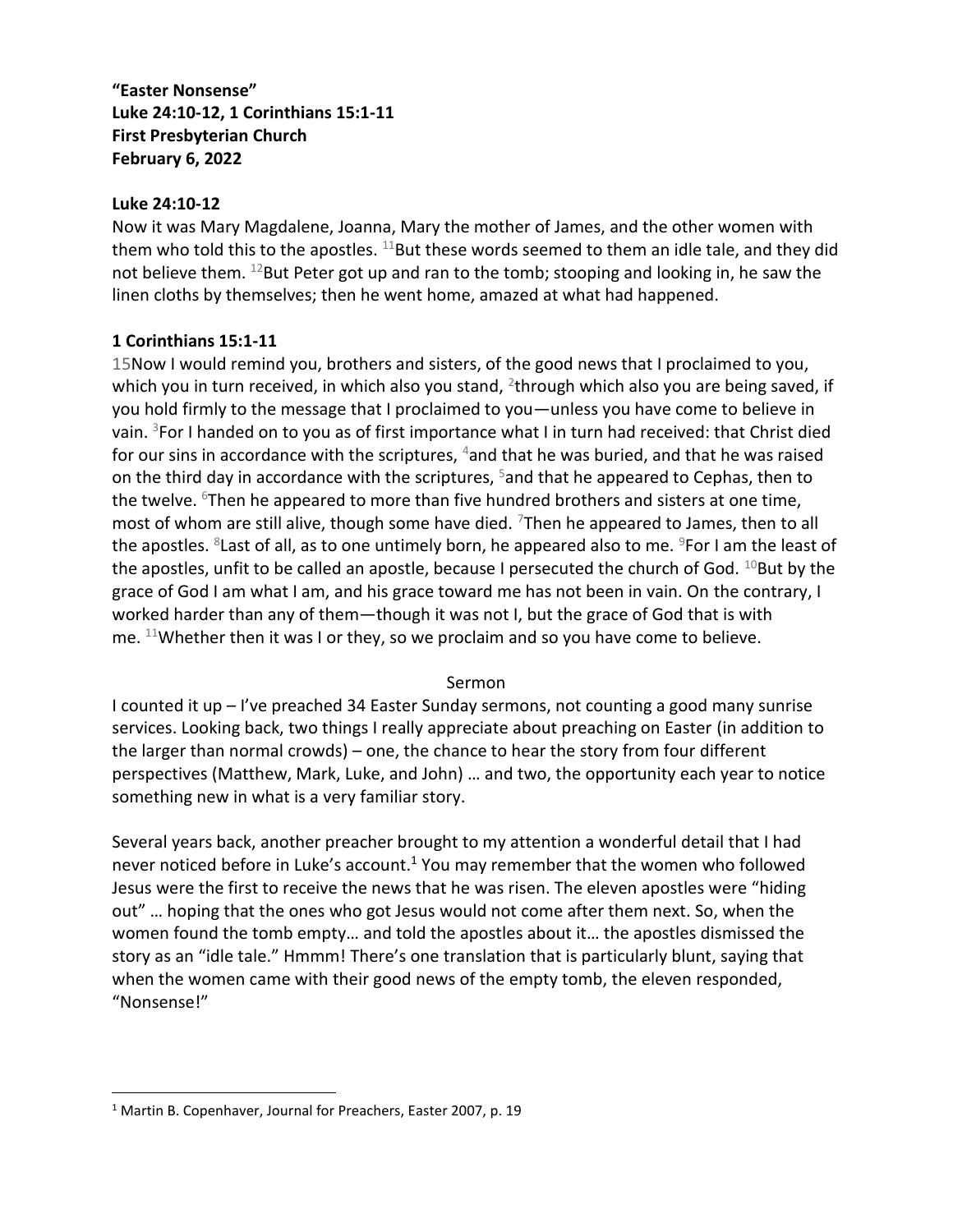But here's the first wonderful detail I'd missed all these years – it is that immediately after they declared the women's story to be nonsense, Peter jumped up and took off running toward the tomb. Seems funny! Guess he just wanted to check out this nonsense for himself!

Well, I love the juxtaposition of these two reactions – on the one hand you have, "Nonsense!" and on the other you have, "Let's go check it out!" Because to me that says a lot about the mix of disbelief and hope that had to be a part of the first Easter… and is still part of our Easters now. The head may say "Nonsense!" while the heart says "Maybe, just maybe, it's true!"

Friends, if I could channel the Apostle Paul this morning, I believe he would say to us that at the heart of the gospel is a scandalous claim… and that claim is that the ancient God of Israel raised Jesus – a first century Jew – from the dead.

I have shared with you before what the great 20<sup>th</sup> century theologian, Karl Barth, said about what brings people to worship. He said what brings people to worship – and not just on Easter, but any Sunday – is the often-unspoken question: "Is it true?" Is it true that God lives and gives us life? Is it true that God not only established what we call the laws of nature, but that one day God broke those laws and raised Jesus from the dead? Is it true that something so extraordinary happened on that Easter morning that we can base our every morning on its truth?

Such powerful questions… so powerful we can understand why there were some in the Corinthian church who doubted. Why would this God raise the dead? Is that even possible? Couldn't we just see him as a great teacher without talking about resurrection? Make no mistake, the idea that God actually raised someone from the dead was as difficult for these people to believe as it is for us. These ancient folks weren't stupid. They'd seen countless people die and never once had they seen anyone come to life again. Yet, for Paul this was absolutely non-negotiable… this was the foundational event of our faith… and for Paul, there was no good news... no gospel... unless God had raised Jesus from the dead.<sup>2</sup>

So, to return to Karl Barth's question, "Is it true?"- how can Paul be so rock solid sure? He tells us there are actually two reasons. First, because it was Jesus that appeared to Cephas and the twelve… it was Jesus who appeared to over 500 sisters and brothers… it was Jesus who appeared to James and then to all of the apostles. It wasn't the power of their memory of Jesus overcoming them… it wasn't some generalized sense of the presence of God. It was HIM… it was JESUS in the midst of them in a way that was as real and unimaginable to them as it would be to us.

But even more, Paul could be so sure it was true because this same Jesus had appeared to him. Of all people, Jesus had appeared to him. This is the second detail that I had missed all these years. It comes in verse 8 when he writes: "Last of all, as to one untimely born, he appeared also to me."

<sup>2</sup> Copenhaver again.